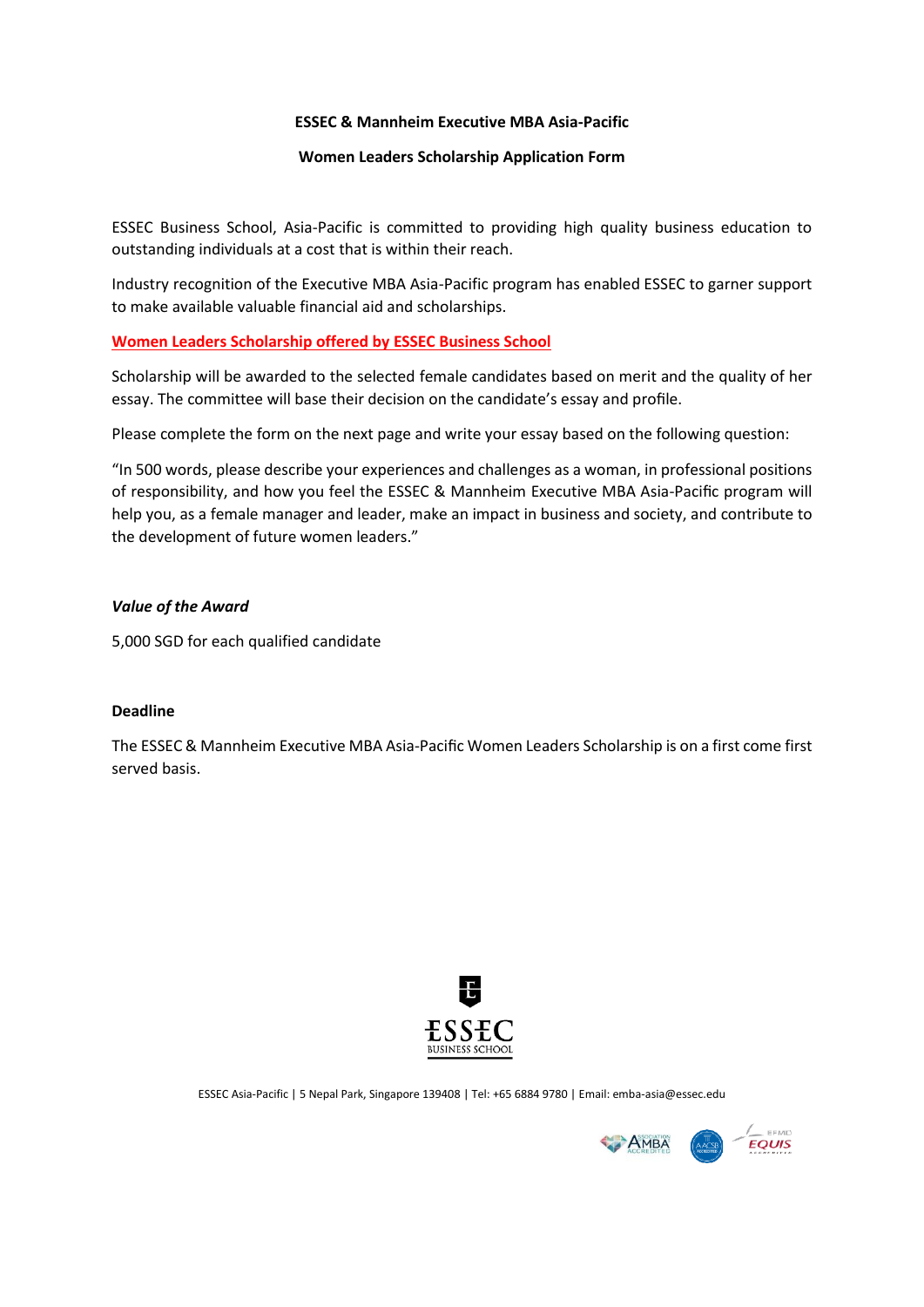#### **ESSEC & Mannheim Executive MBA Asia-Pacific**

### **Women Leaders Scholarship Application Form**

# PERSONAL PARTICULARS

| Full Name: | Date of Birth:  |
|------------|-----------------|
| Address:   | Place of Birth: |
|            | Citizenship:    |
| Telephone: | Email Address:  |

## OTHER INFORMATION

Are you currently benefiting from any sponsorships (including early bird or other), grants or bonds? If yes, please state the details:

## SCHOLARSHIP APPLICATION ESSAY

In 500 words, please describe your experiences and challenges as a woman, in professional positions of responsibility, and how you feel the ESSEC & Mannheim Executive MBA Asia-Pacific program will help you, as a female manager and leader, make an impact in business and society, and contribute to the development of future women leaders.

Please attach your essay along with this application form.

### DISCLAIMER

The decision of the Scholarship Committee is final. This information will be kept confidential and used by ESSEC Business School only.

### DECLARATION

In the event that I am awarded the scholarship, I agree to complete the ESSEC & Mannheim Executive MBA Asia-Pacific program at ESSEC Asia-Pacific. I declare that the information reported is true to the best of my knowledge and that I have not withheld any relevant information. I understand that if any information I have provided is false, my application will be void and invalid.

Signature of Applicant Date Date Date



ESSEC Asia-Pacific | 5 Nepal Park, Singapore 139408 | Tel: +65 6884 9780 | Email: emba-asia@essec.edu